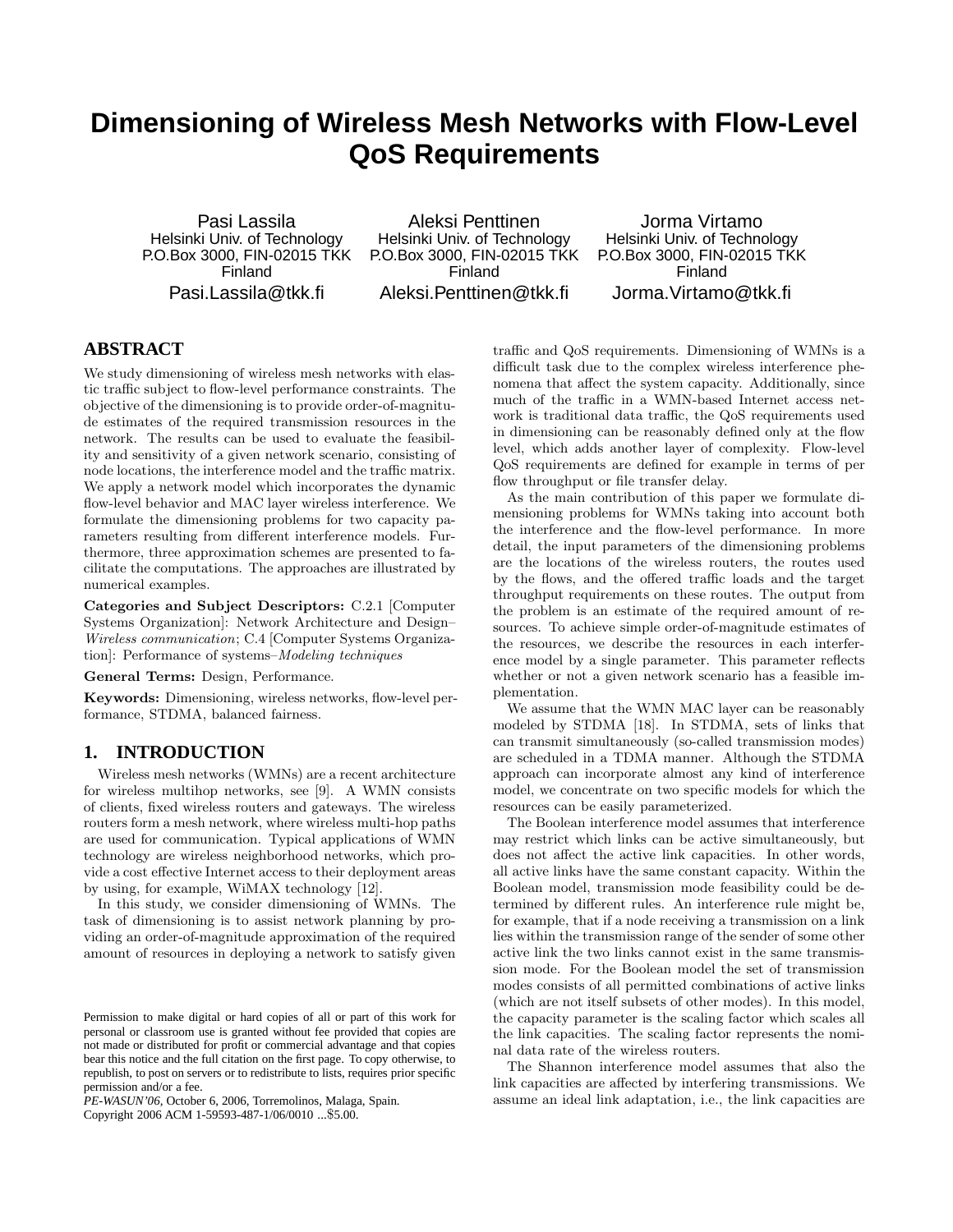determined by Shannon's information theoretic bound. Under STDMA it is advantageous for the links to use maximum transmission power when active and refrain from further power adaptation, cf. [22]. In this case the set of all transmission modes consists of all combinations of active links, but the set can also be truncated by Boolean type interference rules. We assume that the routers have the same maximum transmission power which acts also as the capacity parameter of the model.

The dimensioning is based on flow-level QoS requirements. As a consequence of STDMA operating on a fast time scale, the flows, such as file transfers, observe the network as if it had fixed link capacities. By changing the STDMA schedule we may transfer capacity from one part of the network to another within certain limits. Thus, the resources available to the flows are defined by the scheduling. However, the flow-level performance depends also on how the flows share the resources. Data traffic shares the available bandwidth fairly, e.g., by TCP protocol. This has a significant impact on the flow level performance. For example, the throughput of a file transfer does not remain constant during the transfer. As new flows arrive and existing flows depart from the network, also the resource allocation changes accordingly. In order to characterize the flow level performance, one must account for the dynamic nature of flows.

In this paper, we approximate the resource sharing policy by balanced fairness and express the QoS requirements as average throughputs on the given routes. Balanced fairness is a resource sharing notion developed by Bonald and Proutière [5]. It allows us to characterize (either directly or with suitable bounds) the average throughput in a robust manner, because the throughput characteristics depend on the traffic only through the average traffic load on each route. In other words, no additional information is required about the traffic to account for the flow-level QoS requirements than what is already necessary for basic dimensioning. Furthermore, balanced fairness is known to often approximate well other bandwidth sharing schemes [3].

The resulting dimensioning tasks can be viewed as crosslayer optimization problems, where both the MAC layer schedule and the flow-level performance are optimized simultaneously. To overcome the computational complexity involved in non-linear cross-layer optimization, we also develop approximation schemes based on problem decomposition. Notably, in the simplest approximation the dimensioning reduces to an LP problem. The various methods are illustrated through numerical examples.

The paper is organized as follows. Section 2 discusses the assumptions for our dimensioning problems and the network model. The problem formulations for the Boolean model and the Shannon model are given in Sections 3 and approximation schemes are considered in Section 4. Numerical examples are provided in Section 5. We conclude in Section 6.

# **1.1 Related work**

Dimensioning is a classical teletraffic problem which is well understood in traditional circuit switched networks (cf. the use of the Erlang formula). Dimensioning of data networks has been studied to a lesser extent. Well-known methods for this include the square-root method based on packet delay models of M/M/1 queuing networks [16] and the use of multi-commodity flow optimization models [21]. Recently, also flow-level models have been applied, for example single

link dimensioning is considered in [4] and complete network dimensioning in [17].

Dimensioning has not been much investigated in the context of wireless multi-hop networks. However, dimensioning is closely related to capacity modeling of wireless multihop systems, where the most important aspect to adequately capture is the impact of interference. In the seminal paper by Gupta and Kumar [11], it has been shown that the per node throughput scales with the number of nodes  $n$  as  $O(\sqrt{n})$ . Basically, the work in [11] and a number of subsequent generalizations, such as [10], consider random networks with greedy sources under asymptotic settings, which provide significant insights into the fundamental tradeoffs in wireless networking.

Another large body of work considers the performance of a given static wireless network. This case is also more relevant to WMNs as they are assumed to consist of stationary wireless routers. When modeling the performance of a fixed wireless network, the impact of interference can be taken into account by for example determining the sets of links that interfere with each other. A simple model following this approach is given by Jun and Sichitu [15]. However, the model gives somewhat pessimistic results due to the very stringent interference assumptions. Jain et al. [13] develop a more elaborate model that allows one to iteratively construct increasingly accurate lower and upper bounds for the capacity under varying assumptions on the physical reasons causing the interference.

Another approach entails assuming that the network operates according STDMA as introduced in [18], which specifically assumes that interfering links are scheduled in a TDMA manner. The schedule can then be optimized to maximize the system capacity, cf. [1] and [14].

The flow-level performance of wireless networks has been analyzed in [19, 20] and [3]. These studies generalize the notion of balanced fairness, which was introduced for analyzing fixed networks by Bonald and Proutière [5], to wireless networks. The models determine the flow-level performance while simultaneously optimizing performance on the MAC layer, which is assumed to operate according to STDMA.

Many of the results cited above could in principle be used for dimensioning, but the models are often numerically too complex for realistic network sizes. In this paper we utilize some of the results related to balanced fairness and present simple numerically tractable optimization formulations for the dimensioning task that account for both the wireless interferences and the flow-level QoS requirements.

# **2. WIRELESS NETWORK MODEL WITH ELASTIC TRAFFIC**

# **2.1 Interference modeling in STDMA**

The network consists of a set of nodes connected by unidirectional links  $\mathcal{L} = \{1, \ldots, L\}$ . The existence of a link and its capacity between a given pair of nodes depends on the assumed interference model. When assuming STDMA as the MAC layer protocol, the link capacities are characterized by the so-called set of transmission modes. Each transmission mode contains information about which links can operate simultaneously and their respective capacities, and one needs to enumerate all such link combinations. The number of transmission modes is denoted by  $M$ . The set of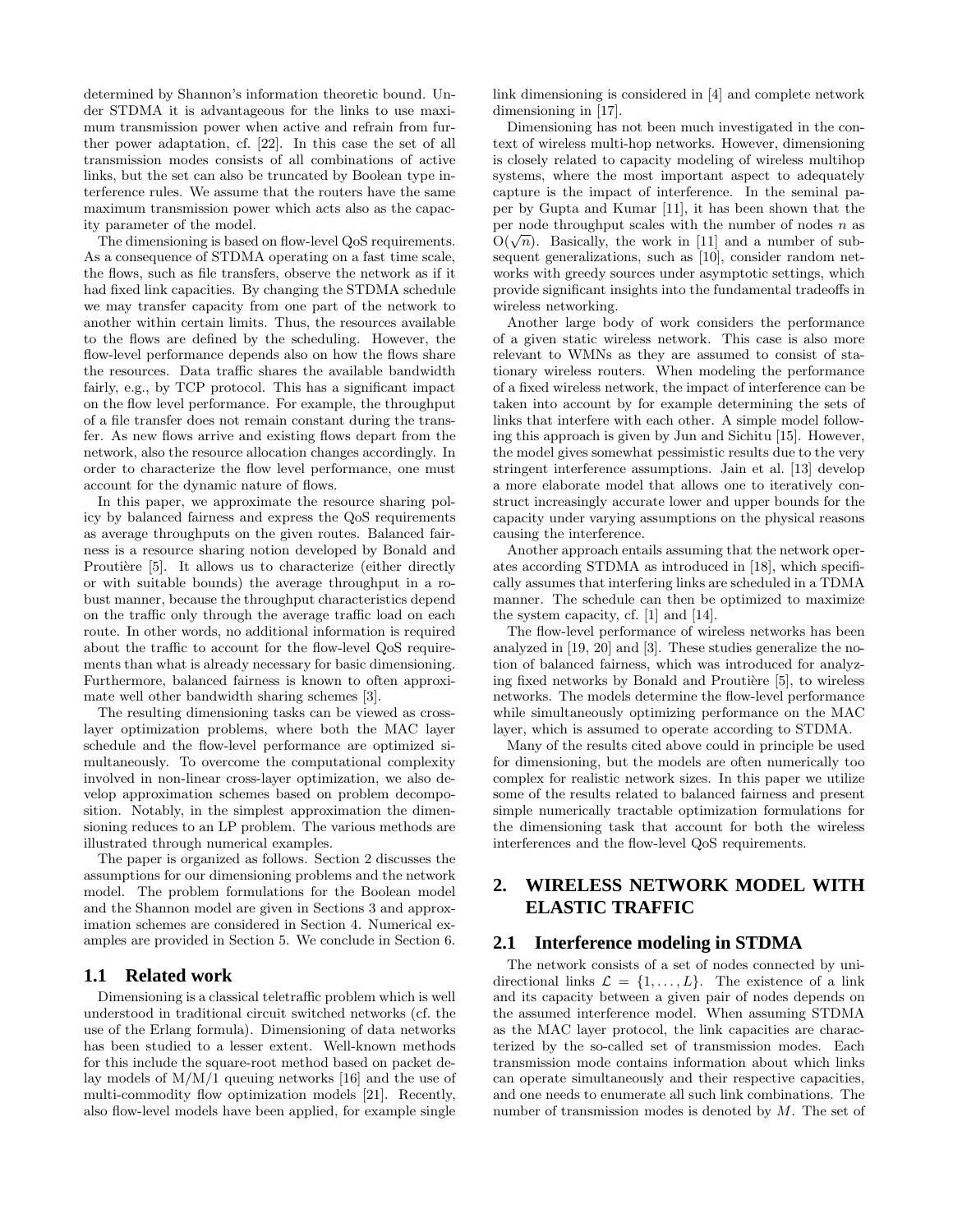

**Figure 1: Linear network with five nodes and four links.**

transmission modes is represented by the matrix **S**

$$
\mathbf{S} = \left( \begin{array}{ccc} c_{11} & \cdots & c_{1M} \\ \vdots & \ddots & \vdots \\ c_{L1} & \cdots & c_{LM} \end{array} \right),
$$

where  $c_{lm}$  denotes the capacity of link l in transmission mode m. Note that  $c_{lm} = 0$  when link l is not used in mode m. Associated with the transmission modes is a schedule, defined as the vector  $\mathbf{t} = [t_1, \ldots, t_M]^T$ , where  $t_m$  gives the proportion of time transmission mode m is used. As a notational convention, we assume that vectors are always column vectors. Thus, the components of **t** satisfy  $e^{T}t = 1$ , where **e** is an M-dimensional vector with all elements equal to one, i.e.,  $\mathbf{e} = \begin{bmatrix} 1, \ldots, 1 \end{bmatrix}^T$ . In this work, we assume that the network operates using a fixed schedule. Note that the capacity of the system depends on the choice of the schedule **t**, and it allows us to optimize the capacity usage of the wireless network with respect to the schedule.

In this paper we consider the use of two interference models: the Boolean model and the Shannon model.

#### *2.1.1 Boolean model*

In the *Boolean model*, it is assumed that the link capacity is a constant, denoted by b, within the communication range. Hence, each  $c_{lm}$  in **S** is equal to either 0 or b according to the interference rules. As an example, consider the case where each node is equipped with a single radio. In this case the interference rule is that a node cannot transmit and receive simultaneously. Additionally, secondary conflicts could be modeled by an interference rule which states, e.g., that there can be only one transmitting node within the communication range of any receiver (i.e., it is assumed that all nodes have the same communications range). In a linear network with five nodes and four uni-directional links shown in Figure 1, where each node has exactly one receiver node within its communication range, there are the following three transmission modes,

$$
\mathbf{S} = b \cdot \left( \begin{array}{ccc} 1 & 0 & 0 \\ 0 & 1 & 0 \\ 0 & 0 & 1 \\ 1 & 0 & 0 \end{array} \right),
$$

#### *2.1.2 Shannon model*

In the Shannon model, the link capacities are based on the signal-to-interference-and-noise ratios (SINR) at the nodes and we approximate the capacity of the link with Shannon's information theoretic bound

$$
c = w \cdot \log_2(1 + \text{SINR}),
$$

where  $w$  denotes the bandwidth of the channel. SINR depends on the set of other active links. We denote the set of active links in transmission mode m by  $\tau_m$ , i.e.,  $\tau_m = \{l \in$ 

 $\mathcal{L}: c_{lm} \neq 0$  We assume that the noise power  $\nu$  is constant for all links and that all active nodes transmit at the maximum transmission power  $p$ . The elements of the capacity matrix **S** are given by

$$
c_{lm} = w \cdot \log_2 \left( 1 + \frac{g_{ll}}{\sum_{j \in \tau_m} g_{jl} + \nu/p} \right), \tag{1}
$$

where  $q_{il}$  denotes the power gain between the transmitter of link  $i$  and the receiver of link l and is assumed to be given by  $g_{ij} = d_{ij}^{-\alpha}$ . Here  $d_{ij}$  is the distance between the transmitter of link i and the receiver of link j and the exponent  $\alpha$ reflects the attenuation characteristics of the signal. In the numerical examples we set  $\alpha = 4$ .

In the worst case there are  $2^L - 1$  different transmission modes. However, due to physical constraints (e.g., nodes have only a single radio) this number can be substantially smaller. Referring back to the linear network example in Figure 1, if it is assumed that each node has a single radio, the capacity matrix **S** under the Shannon model becomes

$$
\mathbf{S}(p) = \left( \begin{array}{cccccc} c_{11} & 0 & 0 & 0 & c_{15} & 0 & c_{17} \\ 0 & c_{22} & 0 & 0 & 0 & c_{26} & 0 \\ 0 & 0 & c_{33} & 0 & c_{35} & 0 & 0 \\ 0 & 0 & 0 & c_{44} & 0 & c_{46} & c_{47} \end{array} \right).
$$

#### **2.2 Performance under balanced fairness**

The traffic in the network is routed along  $N$  routes, i.e., there are N classes of flows in the system, and the set of flow classes is denoted by  $\mathcal{F} = \{1, \ldots, N\}$ . The routing is described by the matrix **A**, where the element  $a_{li} = 1$  if link  $l$  is used by class-i traffic and 0 otherwise. We additionally denote the set of links used by class i as  $\mathcal{R}_i$ . When link l is on route  $\mathcal{R}_i$  we use the notation  $l \in \mathcal{R}_i$ .

The performance of the network is evaluated at the flow level, where flows arrive and depart randomly, and the flows are assumed to share the bandwidth dynamically according to balanced fairness. Due to the insensitivity property, the flow-level performance depends only on the load of class- $i$ flows  $\rho_i$  given by the product of the mean arrival rate of class-i flows and their mean flow size. Thus, load  $\rho_i$  is a measure of the mean volume of information offered by flows in class i per unit time. The vector of loads in all classes is denoted by  $\boldsymbol{\rho} = [\rho_1, \dots, \rho_K]^{\mathrm{T}}$ . Also, we denote the vector of offered loads on each link by **r** and it is given by  $\mathbf{r} = \mathbf{A}\rho$ .

In the context of fixed networks with a link capacity vector **c**, the performance at the flow level under balanced fairness, i.e., throughput or mean flow (file) transfer delay, can be given an explicit expression for some special network topologies, see [6]. For multi-level trees, which is a common topology in access networks, the performance can be obtained quite efficiently using the recursive formulae in [8]. For general topologies, the exact computation becomes computationally quite heavy, and thus impractical for dimensioning purposes. However, there are also simple and explicit approximations available for the performance.

The most straightforward approximation to the throughput of class-i flows is to approximate the throughput by the available capacity of the bottleneck link along the route of the class. Thus, the throughput function  $\Gamma_i(\mathbf{c})$  is given by

$$
\Gamma_i(\mathbf{c}) = \left(\max_{l \in \mathcal{R}_i} \frac{1}{c_l - r_l}\right)^{-1},\tag{2}
$$

where **c** denotes the vector of link capacities and  $c_i$  its *i*th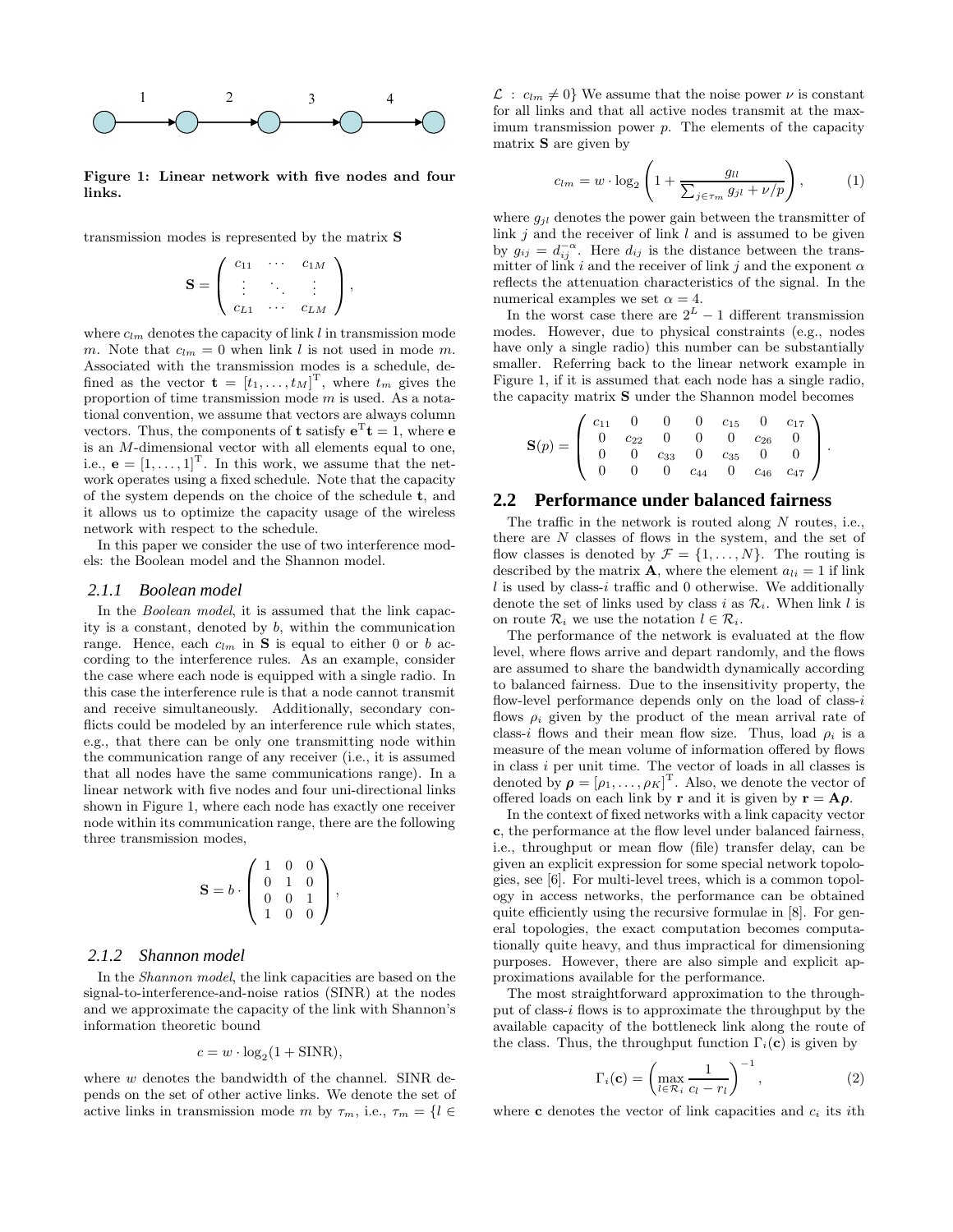component. Similarly,  $r_i$  is the *i*th component of the link load vector **r**. In fact, (2) provides an upper bound on the performance, as shown in [6], and it is accurate when the performance of the class is mostly determined by a single bottleneck. However, a very tight lower bound for the throughput has been recently derived by Bonald [2]. The corresponding throughput function  $\Gamma_i(\mathbf{c})$  is

$$
\Gamma_i(\mathbf{c}) = \left(\max_{l \in \mathcal{R}_i} \frac{1}{c_l} + \sum_{l \in \mathcal{R}_i} \frac{r_l}{c_l} \frac{1}{c_l - r_l}\right)^{-1}.
$$
 (3)

The above formulae also provide insight into when detailed flow-level dimensioning is useful. For example, from (3) it can be seen that throughput depends on additive contributions from each link along the route of the class. The contributions from high speed core links even with modest overprovisioning are negligible compared with the contributions due to the access networks. Thus, detailed flow-level dimensioning is required only for access networks, such as realized by WMNs.

In our approach, the link capacity matrix **S** and the schedule **t** jointly determine the link capacities of the WMN. Given the schedule **t**, the effective bandwidths of the links available at the flow level are given by

$$
\mathbf{c} = \mathbf{St},\tag{4}
$$

i.e., the effective bandwidth of link  $l$  simply equals the sum of the capacities of link  $l$  in the  $M$  modes weighted with the corresponding time proportions of the schedule **t**. Thus, under balanced fairness the network with fixed STDMA scheduling corresponds to a fixed network with the capacity vector **c** given by (4). By choosing the schedule appropriately we may optimize the resource usage with respect to the flowlevel performance, and this is utilized in our dimensioning formulations.

### **3. PROBLEM FORMULATIONS**

We take into account the fact that the traffic is dynamic consisting of randomly arriving flows. The flows share the bandwidth according to balanced fairness. The wireless network MAC layer is realized by STDMA with an optimized, fixed schedule. The input parameters for the dimensioning task are the locations of the wireless routers, the routes in the network and the traffic parameters of each route (i.e., the offered load and the respective throughput requirement).

We describe the required resources by a capacity parameter. We find the minimum value of the parameter that is sufficient to satisfy the throughput requirements when the resource usage as determined by the scheduling is optimized simultaneously. In the following, two interference models are used resulting in two different capacity parameters.

### **3.1 Dimensioning with Boolean model**

We first consider the case where the link capacities are modeled according to the simple Boolean model and we assume that all routers have the same radio with traffic capacity of b bit/s. Then the task is to determine a minimal nominal capacity of the radio b that is sufficient to have a pre-defined performance level under a given traffic load. This problem can be viewed as a first approximation to dimensioning, where the objective is to get a rough idea of how much traffic handling capacity the network needs.

## *3.1.1 Formulation for capacity limit*

The most straightforward approach to dimensioning of a WMN would be to define the dimensioning problem in terms of the maximum sustainable load and ignore the flow-level performance. This corresponds to dimensioning based on the so called capacity limit, which bounds the stability region. Thus, the optimization problem for the capacity parameter b can be expressed as

$$
\min_{b,\mathbf{t}} b
$$
\n
$$
b \mathbf{M} \mathbf{t} \geq \mathbf{r},
$$
\n
$$
\mathbf{e}^{\mathrm{T}} \mathbf{t} = 1,
$$
\n
$$
\mathbf{t} \geq 0,
$$
\n(5)

where we have decomposed the capacity matrix as  $S =$ b**M**. Therefore, **M** is an indicator matrix with each element equaling 0 or 1 depending on whether the link is active in the corresponding mode or not. The first constraint reflects the stability of the dynamic system; the system is stable if  $c_l > r_l$ , ∀*l*.

The above problem can be cast into an equivalent LP (linear programming) form by making the variable substitution  $q_m = bt_m$ . Let **q** denote the vector with the new variables  $q_m$ , i.e.,  $\mathbf{q} = [q_1, \dots, q_M]^{\mathrm{T}}$ . Now  $\mathbf{e}^{\mathrm{T}} \mathbf{q} = b$  and the optimization problem can be becomes

$$
b = \min_{\mathbf{q}} \mathbf{e}^{\mathrm{T}} \mathbf{q},
$$
  
\n
$$
\mathbf{M}\mathbf{q} \ge \mathbf{r},
$$
  
\n
$$
\mathbf{q} \ge 0.
$$
\n(6)

# *3.1.2 Formulation with throughput requirements*

While the capacity limit approach is meaningful from the system point of view, it does not provide any information about the QoS experienced by the users. We use the perflow throughput, given by  $\Gamma_i(\mathbf{St})$ , as the QoS criterion and for each class the throughput requirement is denoted by  $\gamma_i$ . As the throughput has a meaningful interpretation only in a stable system, we set  $\Gamma_i(\mathbf{c}) = 0$  if  $\exists l : c_l \leq r_l$ , i.e., if the capacity vector lies outside the stability region. Thus, the flow-level constraints replace the stability constraint in (6) and the optimization problem can be expressed as

$$
b = \min_{\mathbf{q}} \mathbf{e}^{\mathrm{T}} \mathbf{q},
$$

$$
\Gamma_i(\mathbf{M}\mathbf{q}) \ge \gamma_i, \quad \forall i,
$$

$$
\mathbf{q} \ge 0.
$$

Even with the simplest approximation for the throughput, cf. (2), the problem is non-linear and computationally difficult for large problem instances. Later, in Section 4, we consider approximative approaches that can be solved numerically more efficiently.

#### **3.2 Dimensioning with Shannon model**

Next we consider the use of the more detailed capacity modeling based on (1). We assume that the wireless routers have a common maximum transmission power, denoted by p. This is our capacity parameter, i.e., we find the minimum  $p$ required to have a sufficient performance level under a given traffic scenario.

#### *3.2.1 Formulation for capacity limit*

Again, we first consider dimensioning based on the capacity limit. To emphasize that the link capacities depend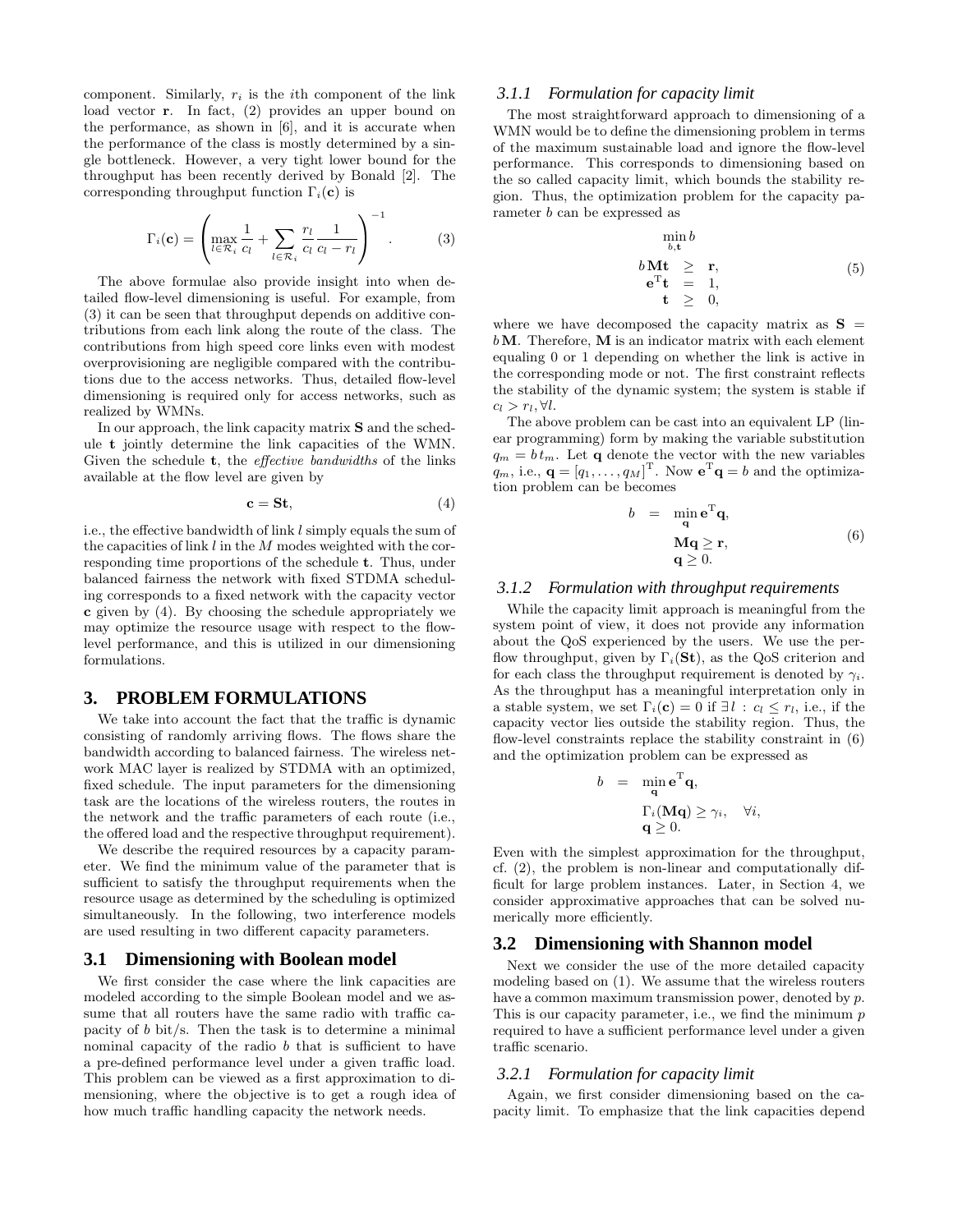on the power p, the capacity matrix is expressed as  $S(p)$ , and the optimization problem for the capacity parameter p becomes

$$
\begin{array}{rcl} & \displaystyle\min_{p,\mathbf{t}}p\\ \mathbf{S}(p)\mathbf{t} & \geq & \mathbf{r},\\ &\mathbf{e}^{\mathrm{T}}\mathbf{t} & = & 1,\\ & \mathbf{t} & \geq & 0. \end{array}
$$

Unlike in the case of the Boolean capacity model, the above cannot be converted into an LP problem due to the complex non-linear representation of the link capacities.

However, it is still possible to solve the problem efficiently. For a given p the elements of the capacity matrix  $\mathbf{S}(p)$  have fixed values and the problem becomes essentially a similar problem of determining a minimum capacity scaling factor as in (5). Thus, the problem can be expressed as

$$
f(p) = \min_{\mathbf{q}} \mathbf{e}^{\mathrm{T}} \mathbf{q},
$$
  
\n
$$
\mathbf{S}(p)\mathbf{q} \ge \mathbf{r},
$$
  
\n
$$
\mathbf{q} \ge 0.
$$
\n(7)

As the link capacities are monotonous with respect to  $p$ , the minimum required  $p$  to satisfy the stability constraints is given by

$$
p: f(p) = 1.
$$
\n<sup>(8)</sup>

i.e., when the minimum required scaling is equal to one. At this point, there exists a schedule under which the link capacities are just large enough to satisfy the stability constraints. Thus, the optimum  $p$  is found by a line search over the solutions to the LP problem (7).

# *3.2.2 Formulation with flow-level QoS*

Similarly as before we replace the stability constraints with the more stringent throughput requirements. Using the same formulation as above in (7) and (8) the optimization problem can be given as

$$
f(p) = \min_{\mathbf{q}} \mathbf{e}^{\mathrm{T}} \mathbf{q},
$$
  

$$
\Gamma_i(\mathbf{S}(p)\mathbf{q}) \geq \gamma_i, \quad \forall i,
$$
  

$$
\mathbf{q} \geq 0.
$$
 (9)

The optimal solution for  $p$  is then solved from

$$
p: f(p) = 1.
$$
\n<sup>(10)</sup>

Note that the problem (9) is not an LP problem due to the non-linear nature of throughput functions. Again, this may cause computational problems for large networks and approximate methods may be needed.

# **4. APPROXIMATION METHODS**

The large number of the transmission modes and the nonlinear flow-level performance constraints make the problem computationally intractable for large instances. Hence, approximation methods are needed.

### **4.1 LP approximation**

The LP approximation is based on the upper bound of the throughput as given by (2). That is, we assume that only the bottleneck link on each route has an effect on the throughput. This approximation gives us the following constraints (given that the feasibility constraint  $c \ge r$  is satisfied)

$$
\left(\max_{l\in\mathcal{R}_i}\frac{1}{c_l-r_l}\right)^{-1}\geq\gamma_i,\quad\forall i.
$$

Since the constraint holds for the maximum value, it must hold also for all the links in the group. Thus,

$$
\frac{1}{c_l - r_l} \leq \gamma_i^{-1}, \quad \forall l \in \mathcal{R}_i, \forall i.
$$

Denote by  $\varphi_l = \max_i {\gamma_i : a_{li} = 1}$  for all *l*, i.e., the maximum throughput requirement on each link. Considering only the most stringent constraints, we may write

$$
c_l \geq r_l + \varphi_l.
$$

In other words,  $\varphi_l$  represents an optimistic estimate of the additional capacity needed to satisfy the throughput requirements on link l.

For the Boolean model, the dimensioning problem is

$$
b = \min_{\mathbf{q}} \mathbf{e}^{\mathrm{T}} \mathbf{q},
$$

$$
\mathbf{S}\mathbf{q} \ge \mathbf{r} + \boldsymbol{\varphi},
$$

$$
\mathbf{q} \ge 0.
$$

Note that the above formulation is entirely an LP problem. In the Shannon model, we determine the capacity parameter which satisfies  $p : f(p) = 1$ , where

$$
f(p) = \min_{\mathbf{q}} \mathbf{e}^{\mathrm{T}} \mathbf{q},
$$

$$
\mathbf{S}(p)\mathbf{q} \ge \mathbf{r} + \boldsymbol{\varphi},
$$

$$
\mathbf{q} \ge 0.
$$

#### **4.2 Fixed schedule approach**

The idea of this approach is to first choose a fixed schedule and then scale the link capacities until the throughput requirements are satisfied. Ideally the chosen schedule would resemble the schedule obtained from the joint optimization of the schedule and the capacity parameter, cf. Section 3. A reasonable approximation to the optimal schedule may be obtained simply by using the solution of the LP approximations presented in Section 4.1. Another intuitive choice would be to use the schedule as determined by the capacity limit formulations.

Given the fixed schedule **t**<sup>∗</sup> the capacity of the links is scaled appropriately. For the Boolean model one solves

$$
b = \arg\min_{b} \n\Gamma_i(b\mathbf{Mt}^*) \ge \gamma_i, \quad \forall i.
$$

For the Shannon model the problem is

$$
p = \underset{p}{\arg\min} \sum_{p}
$$

$$
\Gamma_i(\mathbf{S}(p)\mathbf{t}^*) \ge \gamma_i, \quad \forall i.
$$

In the above formulations  $\Gamma_i$  represents either the exact throughput expression for the system under balanced fairness or a suitable bound, for example (3). Note that in the Shannon model this approach may not have a feasible solution. Given a fixed set of modes defined by the schedule **t**<sup>∗</sup> there may exist a link the capacity of which cannot be increased sufficiently to meet the throughput demands. This is a consequence of (1) having a limiting value as  $p \to \infty$ , when the corresponding mode contains more than one link.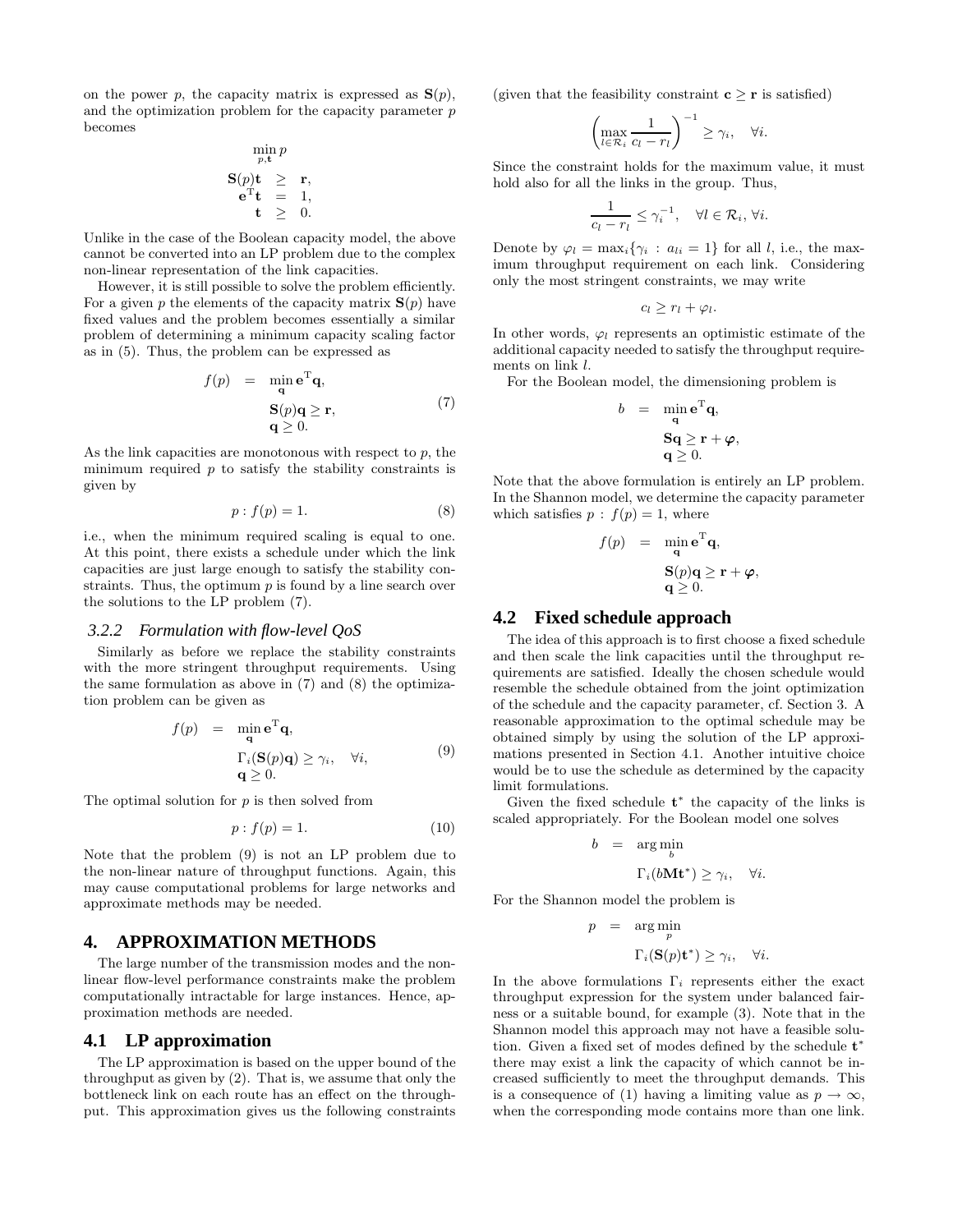# **4.3 Fixed capacity vector approach**

In this approach we first determine a link capacity vector which is feasible for the given flow level constraints and optimal with respect to some simple criteria. This capacity vector is then realized by scheduling, cf. Section 4.1.

One of the most straightforward objectives to produce a capacity vector **c** without scheduling information is to minimize the sum of the link capacities. Assume the storeand-forward bound [6] for the throughput, for which the throughput function is given by

$$
\Gamma_i(\mathbf{c}) = \left(\sum_{l \in \mathcal{R}_i} d_l^{-1}\right)^{-1},
$$

where  $d_l = c_l - r_l$ , we obtain the following optimization problem

$$
\min_{\mathbf{d}} \mathbf{e}^{\mathbf{T}} \mathbf{d}
$$
\n
$$
\sum_{l \in \mathcal{R}_i} d_l^{-1} \leq \gamma_i^{-1}, \quad \forall i,
$$
\n
$$
\mathbf{d} > 0.
$$
\n(11)

Instead of solving this problem directly, it is more convenient to examine the corresponding dual problem. The Lagrangian dual to the problem becomes

$$
\max_{u} \Theta(u) = \sum_{l} 2\sqrt{U_l} - \sum_{i} \frac{u_i}{\gamma_i},
$$
\n
$$
u \ge 0,
$$
\n(12)

where  $U_l = \sum_{i : a_{li}=1} u_i$ . Given the solution  $\hat{\mathbf{u}}$ , the optimal capacity vector to  $(11)$  equals

$$
c_l = \sqrt{\hat{U}_l + r_l}.\tag{13}
$$

Note that if all the throughput constraints are binding, the dual problem corresponds to solving the equations

$$
\sum_{l \in \mathcal{R}_i} U_l^{-\frac{1}{2}} = \gamma_i^{-1}, \quad \forall i.
$$

In general, there may be also redundant constraints. For these the respective  $u_i = 0$ , but for which indices i this holds is not obvious. However, one can always solve directly the dual problem (12), which is considerably simpler than the original full formulations in Section 3. With the capacities **c**, as given by (13), the scheduling problem is as in the LPapproximation approach earlier by replacing  $\mathbf{r} + \varphi$  with **c**.

As the capacity vector is here computed according to a conservative lower bound for the throughput, we may further improve the result by downscaling the capacity to the point where a tighter bound, such as (3), becomes violated. In principle, any fixed network dimensioning method could be used to produce a feasible capacity vector for this approach.

# **5. NUMERICAL EXAMPLES**

### **5.1 Simple example with two links**

To illustrate the use of different approximation schemes for dimensioning, we consider first the simple example shown in Figure 2. There are two flow classes (routes) and two links. We assume that middle node B cannot transmit and receive simultaneously, which prevents the concurrent



**Figure 2: Illustration of the two link example.**

use of the links. The dimensioning parameters are  $\rho =$  $[0.2, 0.3]^T$  Mbps,  $\gamma = [0.1, 0.2]^T$  Mbps, with the routing

$$
\mathbf{A} = \left( \begin{array}{cc} 1 & 0 \\ 1 & 1 \end{array} \right).
$$

The link loads are  $\mathbf{r} = \mathbf{A}\boldsymbol{\rho} = [0.2, 0.5]^{\text{T}}$  Mbps.

The network in our example corresponds to a so-called parking lot configuration, for which the exact throughput formulae under balanced fairness are known [7],

$$
\Gamma_1^{\text{OPT}}(\mathbf{c}) = \left(\frac{1}{c_1 - r_1} + \frac{1}{c_2 - r_2} - \frac{1}{c_2 - r_1}\right)^{-1},
$$
  
\n
$$
\Gamma_2^{\text{OPT}}(\mathbf{c}) = c_2 - r_2.
$$

Recall that with the assumption of a fixed schedule, the schedule is determined by  $\mathbf{t} = [t, (1-t)]^T$  and the link capacities are given by  $c = St$ .

In the approximations we consider the improved storeand-forward bound (ISF) which defines the feasible rate of the system in the stable region  $c > r$  as follows

$$
\Gamma_1^{\text{ISF}}(\mathbf{c}) = \left(\frac{1}{\min(c_1, c_2)} + \frac{r_1}{c_1(c_1 - r_1)} + \frac{r_2}{c_2(c_2 - r_2)}\right)^{-1},
$$
  

$$
\Gamma_2^{\text{ISF}}(\mathbf{c}) = c_2 - r_2.
$$

Note that for class 2 the ISF bound equals the exact solution.

### *5.1.1 Dimensioning with the Boolean model*

First, we consider the system with link capacities according to the Boolean model. The transmission mode matrix is then

$$
\mathbf{M} = \left( \begin{array}{cc} 1 & 0 \\ 0 & 1 \end{array} \right),
$$

i.e., the links have equal transmission rates but they cannot be active simultaneously. The capacity limit for this system is  $b_{CL} = r_1 + r_2 = 0.7$  Mbps.

The optimal solution is obtained from

$$
b_{\text{OPT}} = \min_{t,b} b
$$
  

$$
\Gamma_1^{\text{OPT}}([tb, (1-t)b]^{\text{T}}) \ge \gamma_1,
$$
  

$$
\Gamma_2^{\text{OPT}}([tb, (1-t)b]^{\text{T}}) \ge \gamma_2.
$$

The solution is computed numerically.

The LP approximation gives an optimistic value to the required capacity. The problem is formulated as

$$
b_{\text{LP}} = \min q_1 + q_2 q_1 \ge r_1 + \gamma_1, q_2 \ge r_2 + \gamma_2, q_1, q_2 \ge 0,
$$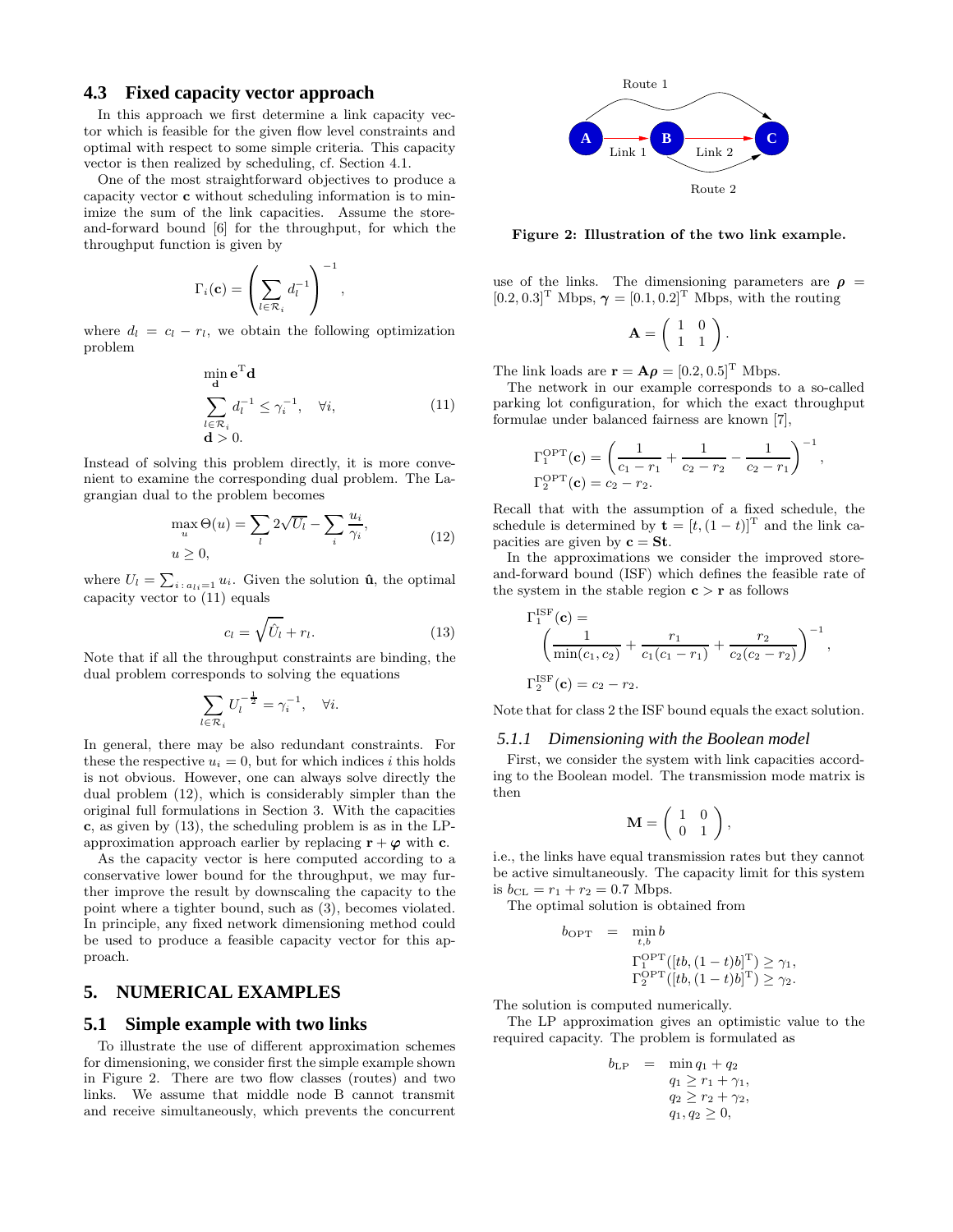where the second constraint follows from  $\gamma_2 > \gamma_1$ . Clearly, the solution is  $b_{\text{LP}} = r_1 + r_2 + \gamma_1 + \gamma_2$ .

The optimum of the LP-approximation is realized by the schedule  $\mathbf{t}^* = [0.3, 0.7]^T$ . We utilize this schedule in the fixed schedule approach (FS). That is, we conduct a line search with respect to the capacity parameter  $b_{FS}$ 

$$
b_{\text{FS}} = \min_{b} b
$$
  

$$
\Gamma_{1}^{\text{1SF}}(b\mathbf{M} \mathbf{t}^*) \ge \gamma_1,
$$
  

$$
\Gamma_{2}^{\text{1SF}}(b\mathbf{M} \mathbf{t}^*) \ge \gamma_2.
$$

Note that in this particular case one could use  $\Gamma_i^{\text{OPT}}$ , i.e., the exact throughput formulae, instead of  $\Gamma_i^{\text{ISF}}$ .

Finally, the fixed capacity approach (FC) is used. We construct a feasible capacity vector by solving  $\min \sum_l d_l$  with Rec respect to the SF bound, cf. Section 4.3. Since  $\gamma_2 > \gamma_1$ , we obtain the solution by solving

$$
\begin{cases} \frac{1}{\sqrt{u_1}} + \frac{1}{\sqrt{u_1 + u_2}} = \gamma_1^{-1}, \\ \frac{1}{\sqrt{u_1 + u_2}} = \gamma_2^{-1}. \end{cases}
$$

The resulting equivalent link capacities are  $c_1 = (\gamma_1^{-1} (\gamma_2^{-1})^{-1} + r_1$  and  $c_2 = \gamma_2 + r_2$ . Now the problem reduces to that of scheduling, i.e.,

$$
b_{\text{FC}} = \min q_1 + q_2 \n q_1 \ge c_1, \n q_2 \ge c_2, \n q_1, q_2 \ge 0,
$$

Clearly, the solution is  $b_{\text{FC}} = c_1 + c_2$ .

The results of the approximations are summarized in the following table.

| Approximation | Value (Mbps) |
|---------------|--------------|
| $b_{\rm OPT}$ | 1.04         |
| $b_{\rm LP}$  | 1.00         |
| $b_{\rm FS}$  | 1.10         |
| $b_{\rm EC}$  | 1.10         |

#### *5.1.2 Dimensioning with the Shannon model*

With the Shannon model, the mode matrix is given by

$$
\mathbf{S} = \begin{pmatrix} c_1(p) & 0 \\ 0 & c_2(p) \end{pmatrix}, \quad \begin{array}{c} c_1(p) = W \log_2(1 + \frac{d_{AB}^{-1} p}{\nu_i}), \\ c_2(p) = W \log_2(1 + \frac{d_{BC}^{-1} p}{\nu_i}). \end{array}
$$

The following parameter values are assumed:  $d_{AB}=2$  km,  $d_{BC} = 3$  km,  $W = 3.84$  MHz,  $\nu_i = 1.5287 \cdot 10^{-11}$  mW. The capacity limit of the system is  $p_{CL}=129$  mW.

The optimal solution is obtained by solving

$$
p_{\text{OPT}} = \min_{t,p} p
$$
  
\n
$$
\Gamma_1^{\text{OPT}}([tc_1(p), (1-t)c_2(p)]^{\text{T}}) \ge \gamma_1,
$$
  
\n
$$
\Gamma_2^{\text{OPT}}([tc_1(p), (1-t)c_2(p)]^{\text{T}}) \ge \gamma_2.
$$

This is again solved numerically.

The LP approximation gives an optimistic value to the required capacity. The problem is formulated as

$$
f_{\text{LP}}(p) = \min_{Q_1} q_1 + q_2
$$
  
\n
$$
c_1(p)q_1 \ge r_1 + \gamma_1,
$$
  
\n
$$
c_2(p)q_2 \ge r_2 + \gamma_2,
$$
  
\n
$$
q_1, q_2 \ge 0.
$$

The optimal power is found by line search:  $p_{\text{LP}} = \{\min p \geq 1\}$  $p_{\text{CL}}$ :  $f_{\text{LP}}(p) = 1$ .

The optimum of the LP approximation is realized by the schedule  $t^* = [0.0958575, 0.904142]^\text{T}$ . We utilize this schedule in the fixed schedule approach (FS), which corresponds to the line search

 $p_{\rm FS}$ 

$$
= \begin{array}{ll} \displaystyle\min_{p}p\\ \displaystyle\Gamma^{\text{ISP}}_1(\mathbf{S}(p)\mathbf{t}^*)\geq \gamma_1,\\ \displaystyle\Gamma^{\text{ISP}}_2(\mathbf{S}(p)\mathbf{t}^*)\geq \gamma_2,\\ \displaystyle\quad p>p_{\text{CL}}. \end{array}
$$

Again, one could have also used the exact throughput formulae  $\Gamma_i^{\text{OPT}}$ .

Finally, we use the fixed capacity vector approach (FC). Recall from the Boolean model case, the equivalent link capacities under the SF bound are given by  $c_1 = (\gamma_1^{-1} (\gamma_2^{-1})^{-1} + r_1$  and  $c_2 = \gamma_2 + r_2$ . As in the LP approximation approach, we find the power which corresponds to the unit length schedule, i.e., we conduct the line search  $p_{\text{FC}} = \{\min p \geq p_{\text{CL}} : f_{\text{FC}}(p) = 1\},\$  where

$$
f_{\text{FC}}(p) = \min_{Q_1} q_1 + q_2
$$
  
\n
$$
c_1(p)q_1 \ge c_1,
$$
  
\n
$$
c_2(p)q_2 \ge c_2,
$$
  
\n
$$
q_1, q_2 \ge 0.
$$

The results of the approximations are summarized in the following table.

| Approximation | Value (mW) |
|---------------|------------|
| $p_{\rm OPT}$ | 189        |
| $p_{\rm LP}$  | 186        |
| $p_{\rm FS}$  | 210        |
| $p_{\rm FC}$  | 192        |

Note that the capacity of link 2 with the computed power values is within the range  $0.78 - 0.87$  Mbps, which is in good agreement with the results of the Boolean model (1.0− 1.1Mbps).

### **5.2 Mesh network example**

Next we consider the dimensioning of a realistic scale WMN with multiple access points. The network topology together with the access points (AP) and the used routes (classes) are shown in Figure 3. Note that there are also two relay nodes (R) in the network. Altogether there are 22 links and 18 traffic classes. Also, it is assumed that each node is equipped with a single radio. The offered load on each route is 2 Mbit/s and the target per flow throughput requirement is 200 kbit/s, i.e.,  $\rho_i = 2$  Mbit/s and  $\gamma_i = 200$  kbit/s for all i. For the Shannon model the following parameter values are assumed:  $\alpha=4$ ,  $W=10$  MHz and  $\nu_i=3.9811\cdot 10^{-11}$ mW. The capacity limits of the system are  $b_{\text{CL}}=36$  Mbit/s and  $p_{\text{CL}}=350$  mW for the Boolean and the Shannon model, respectively.

In this case, the scale of the problem is so large that the joint optimization of the schedule and the capacity parameters becomes numerically difficult. Thus, we only consider the approximate methods of Section 4, i.e., the LP approximation (LP), the fixed schedule approach (FS) and the fixed capacity approach (FC). In the FS approach, the schedule is taken from the LP approximation problem and the capacity parameter is then scaled to meet the ISF bound. The results for the Boolean model and the Shannon model are given in the following table.